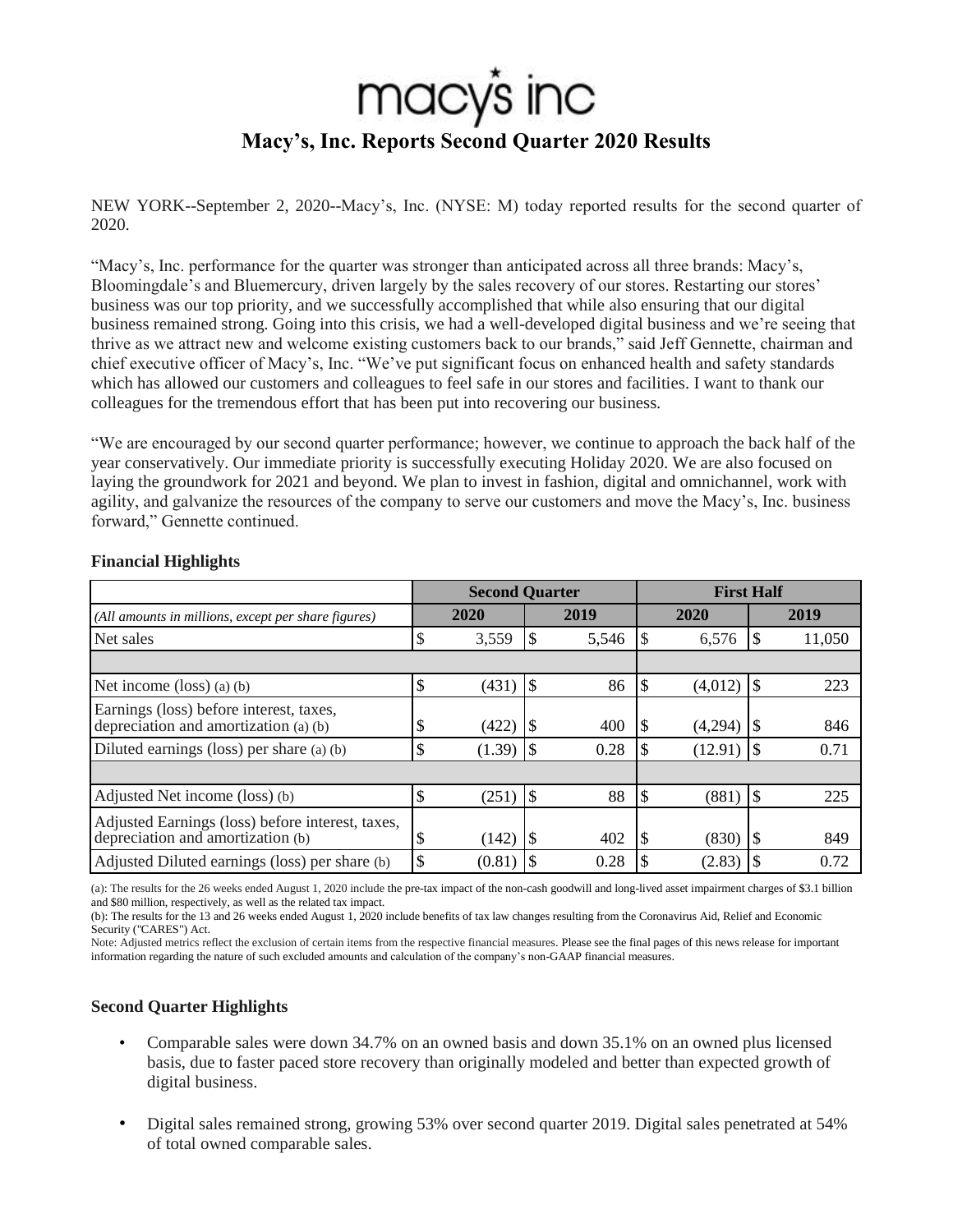- Delivered gross margin of 23.6%, an improvement of approximately 650 basis points from first quarter 2020 due to improved retail margins from mix and better sell through of clearance merchandise.
- Inventory was down 29% from a year ago, allowing the company to exit second quarter in a clean inventory position.
- Selling, general and administrative ("SG&A") expense of \$1.4 billion, down \$779 million from second quarter last year, illustrating efficient expense management associated with the swift actions undertaken in response to the COVID-19 pandemic as well as execution against our Polaris strategy. SG&A expense rate of 39.2%, was relatively consistent with prior year.
- Diluted loss per share of  $$(1.39)$  and Adjusted diluted loss per share of  $$(0.81)$ .
- Finished the quarter in a strong liquidity position with approximately \$1.4 billion in cash and approximately \$3 billion of untapped capacity in the company's new asset-based credit facility.

#### **2020 Guidance**

The company previously withdrew its 2020 sales and earnings guidance and is not currently providing an updated outlook due to ongoing uncertainty as a result of the COVID-19 pandemic.

A webcast of Macy's, Inc.'s call with analysts and investors to report its second quarter 2020 sales and earnings will be held today (September 2, 2020) at 8:00 a.m. EDT. The management team will also provide an update on the company's Polaris strategy that was shared at investor day on February 5, 2020. The 90-minute webcast, along with the associated presentation, is accessible to the media and general public via the company's investor relations website at www.macysinc.com/investors. Analysts and investors may call in on 1-888-394-8218, passcode 5582978. A replay of the conference call and slides can be accessed on the website or by calling 1- 888-203-1112 (same passcode) about two hours after the conclusion of the call. Additional information on Macy's, Inc., including past news releases, is available at www.macysinc.com/pressroom.

Macy's, Inc. is scheduled to present at the Goldman Sachs Annual Global Retailing Conference at 7:30 a.m. EDT on Wednesday, September 9, 2020. Media and investors may access a live audio webcast of the presentation at www.macysinc.com on September 9, 2020. A replay of the webcast will be available on the company's website.

Macy's, Inc. is scheduled to report its third quarter 2020 sales and earnings before the opening of financial markets on Thursday, November 19, 2020.

#### **Important Information Regarding Financial Measures**

Please see the final pages of this news release for important information regarding the calculation of the company's non-GAAP financial measures.

#### **About Macy's, Inc.**

Macy's, Inc. (NYSE: M) is one of the nation's premier omni-channel fashion retailers. The company comprises three retail brands, Macy's, Bloomingdale's and Bluemercury. Macy's, Inc. is headquartered in New York, New York. For more information, please visit www.macysinc.com.

#### **Forward-Looking Statements**

All statements in this press release that are not statements of historical fact are forward-looking statements within the meaning of the Private Securities Litigation Reform Act of 1995. Such statements are based upon the current beliefs and expectations of Macy's management and are subject to significant risks and uncertainties. Actual results could differ materially from those expressed in or implied by the forward-looking statements contained in this release because of a variety of factors, including the effects of the novel coronavirus (COVID-19) on Macy's customer demand and supply chain, as well as its consolidated results of operation, financial position and cash flows, Macy's ability to successfully implement its Polaris strategy and restructuring, including the ability to realize the anticipated benefits within the expected time frame or at all, conditions to, or changes in the timing of proposed real estate and other transactions, prevailing interest rates and non-recurring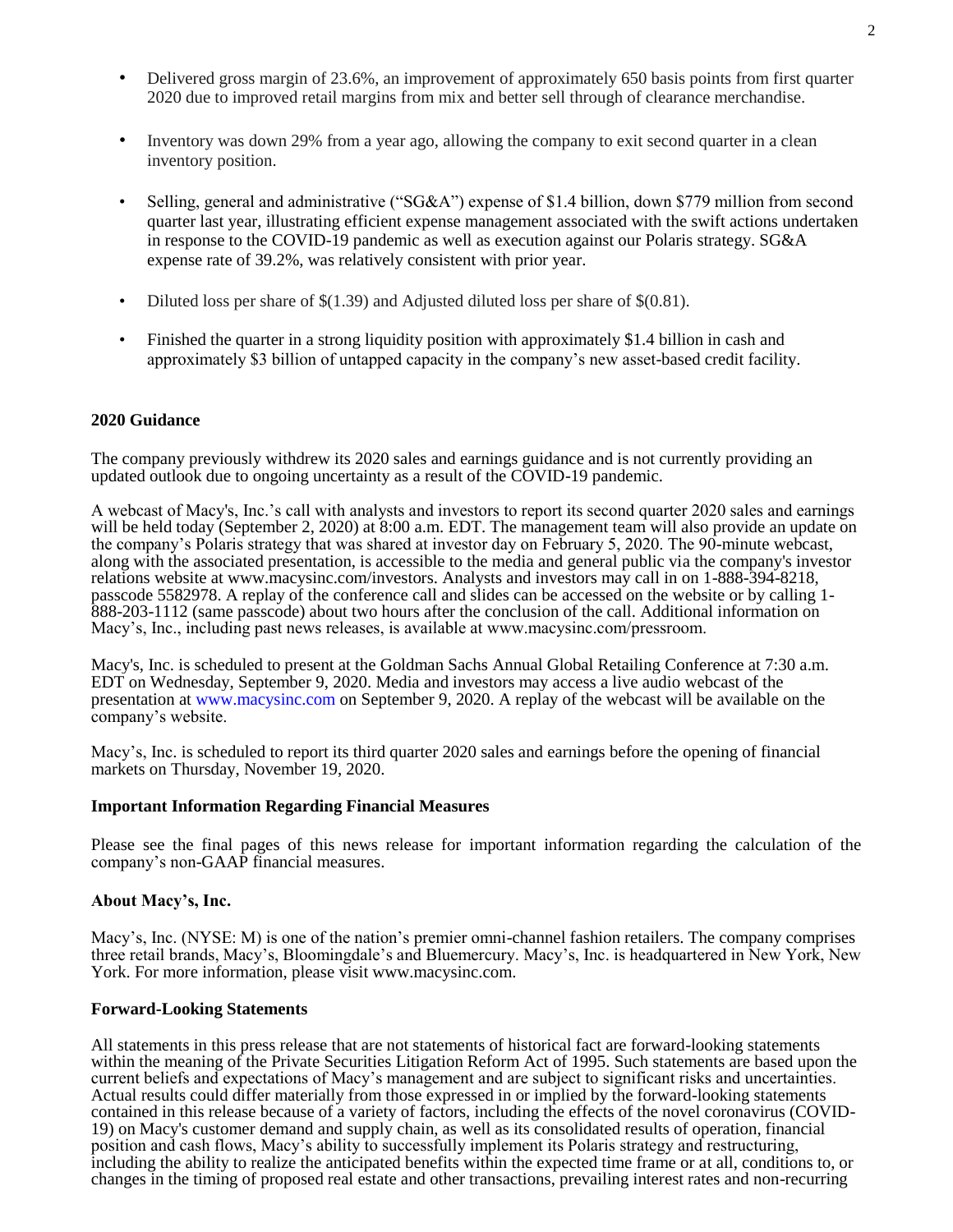charges, the effect of potential changes to trade policies, store closings, competitive pressures from specialty stores, general merchandise stores, off-price and discount stores, manufacturers' outlets, the Internet, catalogs and television shopping and general consumer spending levels, including the impact of the availability and level of consumer debt, possible systems failures and/or security breaches, the potential for the incurrence of charges in connection with the impairment of intangible assets, including goodwill, Macy's reliance on foreign sources of production, including risks related to the disruption of imports by labor disputes, regional or global health pandemics, and regional political and economic conditions, the effect of weather and other factors identified in documents filed by the company with the Securities and Exchange Commission, including under the captions "Forward-Looking Statements" and "Risk Factors" in the Company's Annual Report on Form 10-K for the year ended February 1, 2020 and Quarterly Report on Form 10-Q for the quarterly period ended May 2, 2020. Macy's disclaims any intention or obligation to update or revise any forward-looking statements, whether as a result of new information, future events or otherwise, except as required by law.

#### **Media**

media@macys.com

#### **Investors - Mike McGuire**

investors@macys.com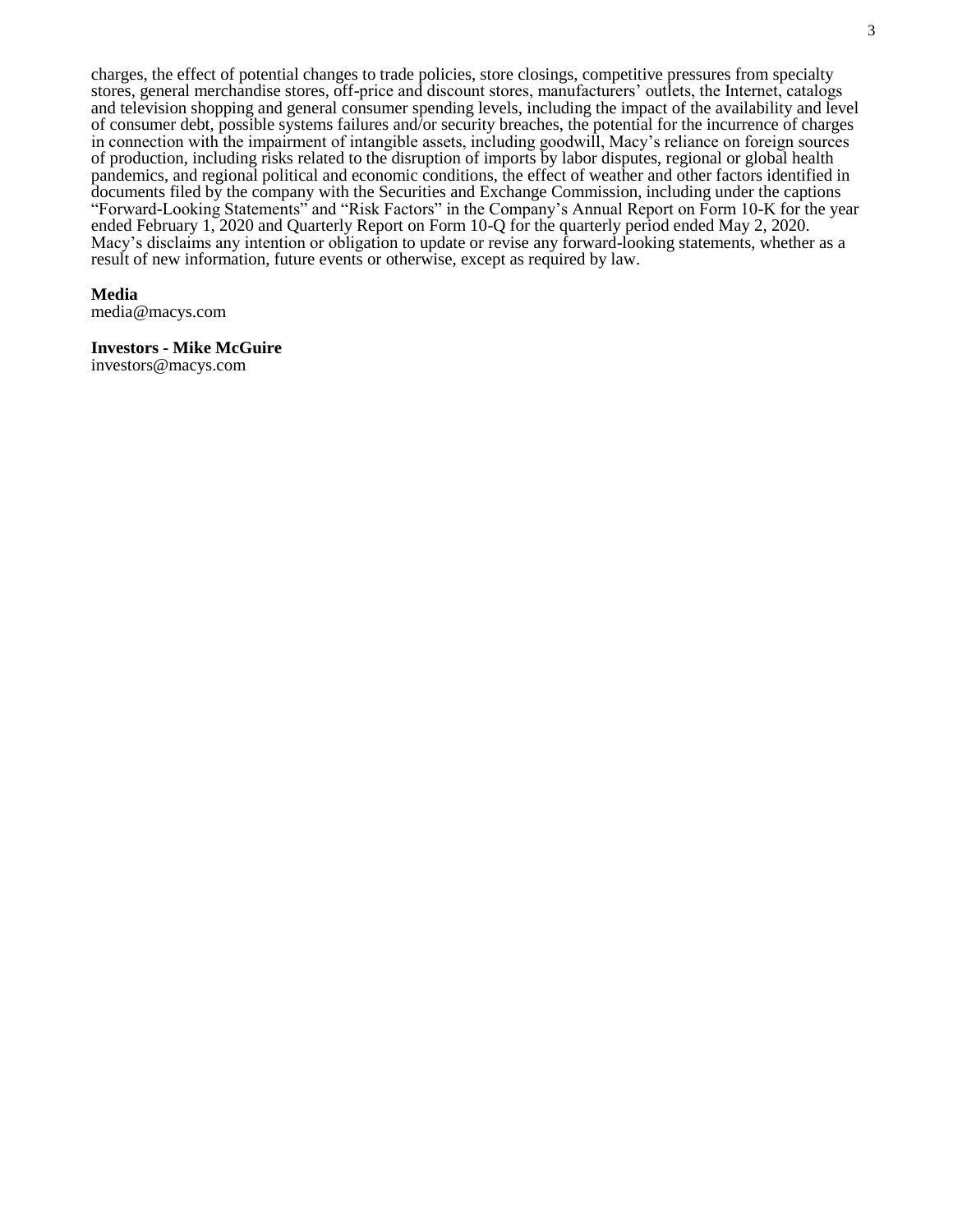# **MACY'S, INC.** Consolidated Statements of Operations (Unaudited) (Note 1)

# (All amounts in millions except percentages and per share figures)

|                                                                |             | 13 Weeks Ended<br>August 1, 2020 | 13 Weeks Ended<br>August 3, 2019 |                     |  |  |
|----------------------------------------------------------------|-------------|----------------------------------|----------------------------------|---------------------|--|--|
|                                                                | \$          | $%$ to<br>Net sales              | \$                               | $%$ to<br>Net sales |  |  |
| Net sales                                                      | \$<br>3,559 |                                  | 5,546<br>\$                      |                     |  |  |
| Credit card revenues, net                                      | 168         | 4.7%                             | 176                              | 3.2%                |  |  |
| Cost of sales                                                  | (2,718)     | $(76.4\%)$                       | (3,395)                          | (61.2 %)            |  |  |
| Selling, general and administrative expenses                   | (1, 398)    | $(39.2\%)$                       | (2,177)                          | (39.3 %)            |  |  |
| Gains on sale of real estate                                   |             | $-$ %                            | 7                                | 0.1 %               |  |  |
| Restructuring, impairment and other costs (Note 2)             | (242)       | $(6.8\%)$                        | (2)                              | $-$ %               |  |  |
| Operating income (loss)                                        | (631)       | (17.7%)                          | 155                              | 2.8%                |  |  |
| Benefit plan income, net                                       | 12          |                                  | $\,$ 8 $\,$                      |                     |  |  |
| Settlement charges                                             | (38)        |                                  |                                  |                     |  |  |
| Interest expense, net                                          | (69)        |                                  | (47)                             |                     |  |  |
| Financing costs                                                | (3)         |                                  |                                  |                     |  |  |
| Income (loss) before income taxes                              | (729)       |                                  | 116                              |                     |  |  |
| Federal, state and local income tax benefit (expense) (Note 3) | 298         |                                  | (30)                             |                     |  |  |
| Net income (loss)                                              | (431)<br>\$ |                                  | 86                               |                     |  |  |
| Basic earnings (loss) per share                                | (1.39)      |                                  | 0.28                             |                     |  |  |
| Diluted earnings (loss) per share                              | (1.39)      |                                  | 0.28                             |                     |  |  |
| Average common shares:                                         |             |                                  |                                  |                     |  |  |
| <b>Basic</b>                                                   | 311.2       |                                  | 309.8                            |                     |  |  |
| Diluted                                                        | 311.2       |                                  | 311.6                            |                     |  |  |
| End of period common shares outstanding                        | 310.2       |                                  | 308.9                            |                     |  |  |
| <b>Supplemental Financial Measures:</b>                        |             |                                  |                                  |                     |  |  |
| Gross Margin (Note 4)                                          | 841<br>\$   | 23.6 %                           | 2,151<br>\$                      | 38.8 %              |  |  |
| Depreciation and amortization expense                          | 235<br>\$   |                                  | 237<br>\$                        |                     |  |  |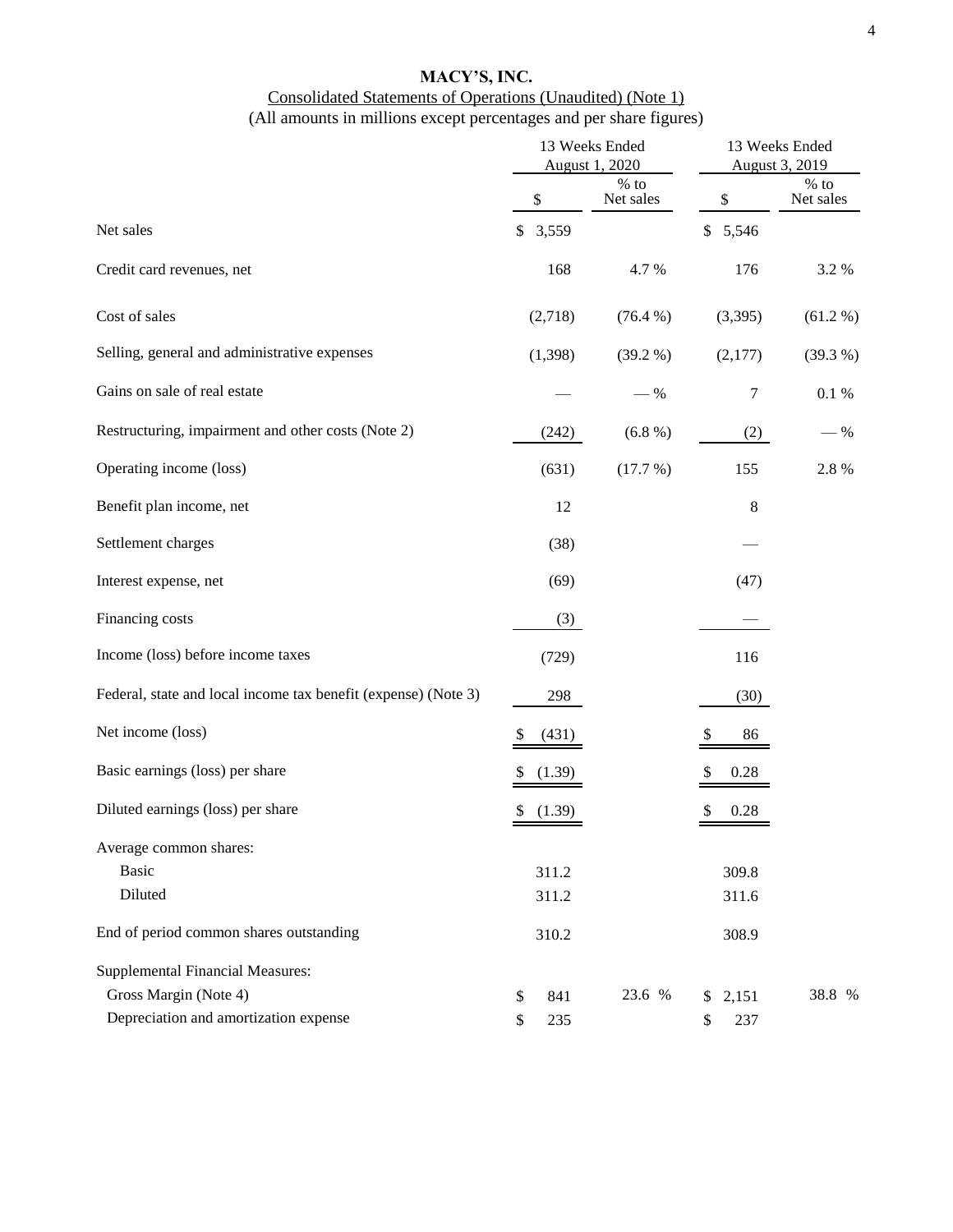# **MACY'S, INC.** Consolidated Statements of Operations (Unaudited) (Note 1) (All amounts in millions except percentages and per share figures)

|                                                                |             | $\epsilon$ and per share $\epsilon$ $\epsilon$ $\epsilon$<br>26 Weeks Ended<br>August 1, 2020 | 26 Weeks Ended<br>August 3, 2019 |                     |  |
|----------------------------------------------------------------|-------------|-----------------------------------------------------------------------------------------------|----------------------------------|---------------------|--|
|                                                                | \$          | $%$ to<br>Net sales                                                                           | \$                               | $%$ to<br>Net sales |  |
| Net sales                                                      | \$<br>6,576 |                                                                                               | \$11,050                         |                     |  |
| Credit card revenues, net                                      | 299         | 4.5 %                                                                                         | 348                              | 3.1 %               |  |
| Cost of sales                                                  | (5,219)     | (79.4%                                                                                        | (6,798)                          | $(61.5\%)$          |  |
| Selling, general and administrative expenses                   | (2,995)     | $(45.4\%)$                                                                                    | (4,287)                          | $(38.8\%)$          |  |
| Gains on sale of real estate                                   | 16          | 0.2 %                                                                                         | 49                               | 0.4 %               |  |
| Impairment, restructuring and other costs (Note 2)             | (3,426)     | $(52.1\%)$                                                                                    | (3)                              | $-$ %               |  |
| Operating income (loss)                                        | (4,749)     | (72.2 %)                                                                                      | 359                              | 3.2 %               |  |
| Benefit plan income, net                                       | 21          |                                                                                               | 15                               |                     |  |
| Settlement charges                                             | (38)        |                                                                                               |                                  |                     |  |
| Interest expense, net                                          | (117)       |                                                                                               | (94)                             |                     |  |
| Financing costs                                                | (3)         |                                                                                               |                                  |                     |  |
| Income (loss) before income taxes                              | (4,886)     |                                                                                               | 280                              |                     |  |
| Federal, state and local income tax benefit (expense) (Note 3) | 874         |                                                                                               | (57)                             |                     |  |
| Net income (loss)                                              | \$(4,012)   |                                                                                               | 223                              |                     |  |
| Basic earnings (loss) per share                                | \$(12.91)   |                                                                                               | 0.72                             |                     |  |
| Diluted earnings (loss) per share                              | \$(12.91)   |                                                                                               | \$<br>0.71                       |                     |  |
| Average common shares:                                         |             |                                                                                               |                                  |                     |  |
| <b>Basic</b>                                                   | 310.9       |                                                                                               | 309.5                            |                     |  |
| Diluted                                                        | 310.9       |                                                                                               | 311.5                            |                     |  |
| End of period common shares outstanding                        | 310.2       |                                                                                               | 308.9                            |                     |  |
| <b>Supplemental Financial Measures:</b>                        |             |                                                                                               |                                  |                     |  |
| Gross Margin (Note 4)                                          | 1,357<br>\$ | 20.6 %                                                                                        | \$4,252                          | 38.5 %              |  |
| Depreciation and amortization expense                          | 472         |                                                                                               | 472<br>\$                        |                     |  |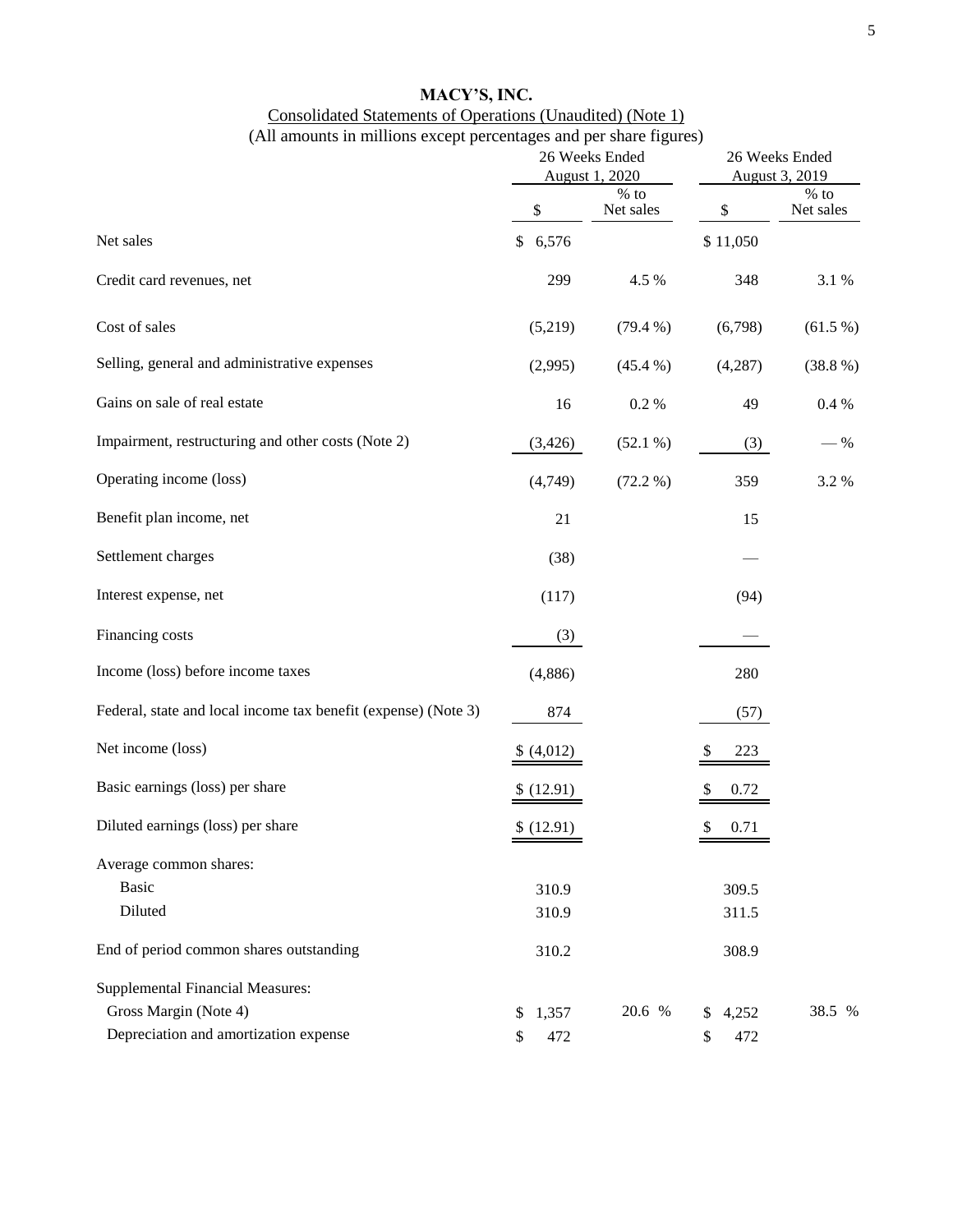# Consolidated Balance Sheets (Unaudited) (Note 1) (millions)

|                                            | August 1,<br>2020 | February 1,<br>2020 | August 3,<br>2019 |
|--------------------------------------------|-------------------|---------------------|-------------------|
| <b>ASSETS:</b>                             |                   |                     |                   |
| <b>Current Assets:</b>                     |                   |                     |                   |
| Cash and cash equivalents                  | \$<br>1,395       | \$<br>685           | \$<br>674         |
| Receivables                                | 184               | 409                 | 240               |
| Merchandise inventories                    | 3,582             | 5,188               | 5,029             |
| Prepaid expenses and other current assets  | 470               | 528                 | 603               |
| <b>Total Current Assets</b>                | 5,631             | 6,810               | 6,546             |
| Property and Equipment – net               | 6,279             | 6,633               | 6,483             |
| <b>Right of Use Assets</b>                 | 3,035             | 2,668               | 2,636             |
| Goodwill                                   | 828               | 3,908               | 3,908             |
| Other Intangible Assets – net              | 438               | 439                 | 440               |
| <b>Other Assets</b>                        | 1,403             | 714                 | 728               |
| <b>Total Assets</b>                        | 17,614<br>\$      | 21,172<br>\$        | 20,741<br>\$      |
| LIABILITIES AND SHAREHOLDERS' EQUITY:      |                   |                     |                   |
| <b>Current Liabilities:</b>                |                   |                     |                   |
| Short-term debt                            | \$<br>539         | \$<br>539           | \$<br>6           |
| Merchandise accounts payable               | 1,409             | 1,682               | 1,674             |
| Accounts payable and accrued liabilities   | 2,906             | 3,448               | 2,739             |
| Income taxes                               |                   | 81                  | 20                |
| <b>Total Current Liabilities</b>           | 4,854             | 5,750               | 4,439             |
| Long-Term Debt                             | 4,851             | 3,621               | 4,680             |
| Long-Term Lease Liabilities                | 3,269             | 2,918               | 2,836             |
| Deferred Income Taxes                      | 921               | 1,169               | 1,206             |
| Other Liabilities                          | 1,395             | 1,337               | 1,265             |
| Shareholders' Equity                       | 2,324             | 6,377               | 6,315             |
| Total Liabilities and Shareholders' Equity | \$<br>17,614      | \$<br>21,172        | \$<br>20,741      |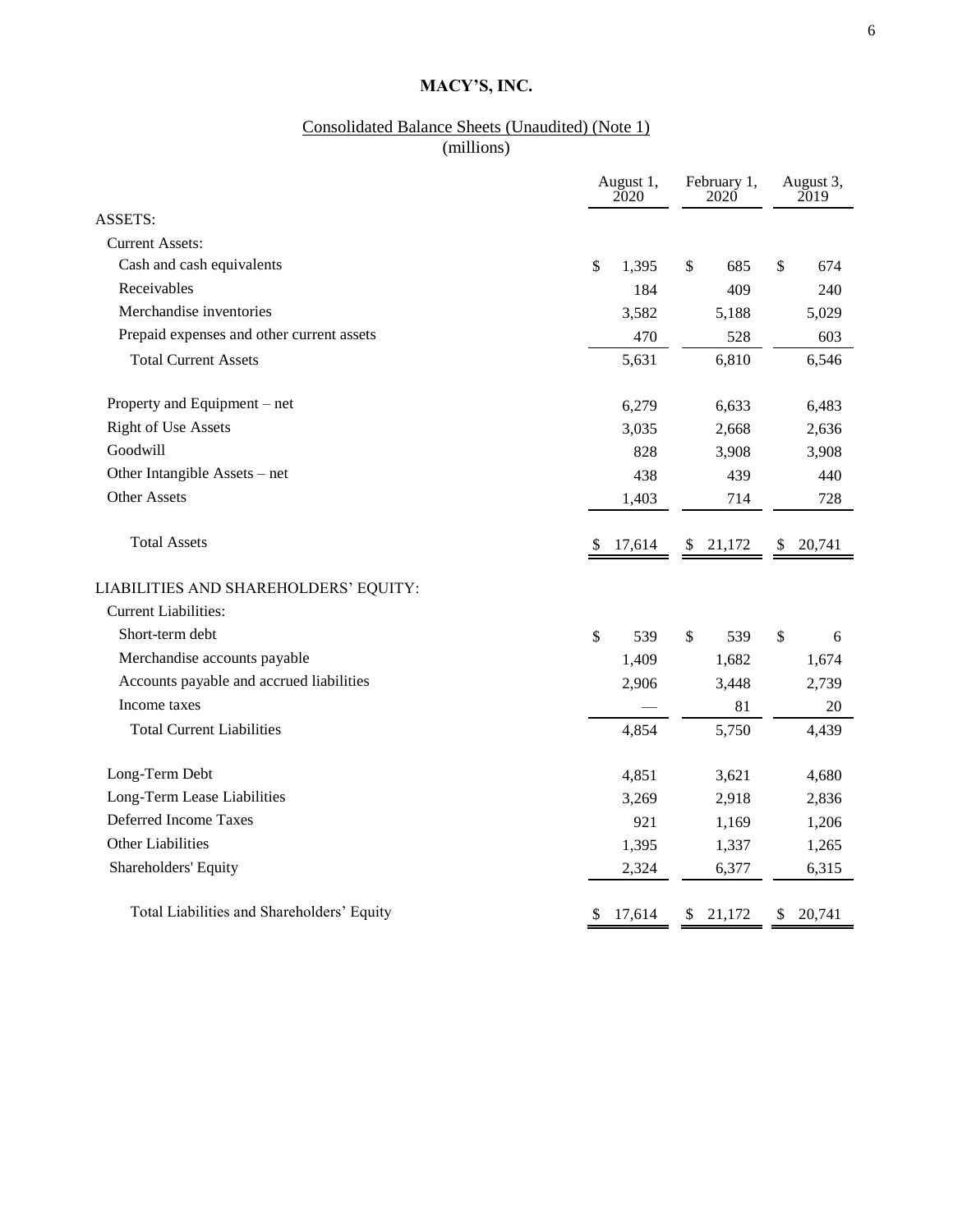#### Consolidated Statements of Cash Flows (Unaudited) (Notes 1 and 5)

(millions)

|                                                                                                    |    | 26 Weeks<br>Ended | 26 Weeks<br>Ended |
|----------------------------------------------------------------------------------------------------|----|-------------------|-------------------|
|                                                                                                    |    | August 1,<br>2020 | August 3,<br>2019 |
| Cash flows from operating activities:                                                              |    |                   |                   |
| Net income (loss)                                                                                  | \$ | (4,012)           | \$<br>223         |
| Adjustments to reconcile net income (loss) to net cash provided (used) by operating<br>activities: |    |                   |                   |
| Impairment, restructuring and other costs                                                          |    | 3,426             | 3                 |
| Settlement charges                                                                                 |    | 38                |                   |
| Depreciation and amortization                                                                      |    | 472               | 472.              |
| Benefit plans                                                                                      |    | 23                | 15                |
| Stock-based compensation expense                                                                   |    | 13                | 28                |
| Gains on sale of real estate                                                                       |    | (16)              | (49)              |
| Deferred income taxes                                                                              |    | (265)             | 17                |
| Amortization of financing costs and premium on acquired debt                                       |    | 4                 | 1                 |
| Changes in assets and liabilities:                                                                 |    |                   |                   |
| Decrease in receivables                                                                            |    | 222               | 160               |
| Decrease in merchandise inventories                                                                |    | 1,598             | 234               |
| Decrease in prepaid expenses and other current assets                                              |    | 31                | 19                |
| Increase (decrease) in merchandise accounts payable                                                |    | (188)             | 55                |
| Decrease in accounts payable and accrued liabilities                                               |    | (605)             | (619)             |
| Decrease in current income taxes                                                                   |    | (695)             | (149)             |
| Change in other assets and liabilities                                                             |    | (53)              | (60)              |
| Net cash provided (used) by operating activities                                                   |    | (7)               | 350               |
| Cash flows from investing activities:                                                              |    |                   |                   |
| Purchase of property and equipment                                                                 |    | (228)             | (378)             |
| Capitalized software                                                                               |    | (61)              | (123)             |
| Disposition of property and equipment                                                              |    | 31                | 59                |
| Other, net                                                                                         |    | (14)              | (12)              |
| Net cash used by investing activities                                                              |    | (272)             | (454)             |
| Cash flows from financing activities:                                                              |    |                   |                   |
| Debt issued                                                                                        |    | 2,780             |                   |
| Debt issuance costs                                                                                |    | (98)              | (3)               |
| Debt repaid                                                                                        |    | (1,504)           | (39)              |
| Dividends paid                                                                                     |    | (117)             | (233)             |
| Decrease in outstanding checks                                                                     |    | (111)             | (128)             |
| Issuance of common stock                                                                           |    |                   | 6                 |
| Net cash provided (used) by financing activities                                                   |    | 950               | (397)             |
| Net increase (decrease) in cash, cash equivalents and restricted cash                              |    | 671               | (501)             |
| Cash, cash equivalents and restricted cash beginning of period                                     |    | 731               | 1,248             |
| Cash, cash equivalents and restricted cash end of period                                           | \$ | 1,402             | \$<br>747         |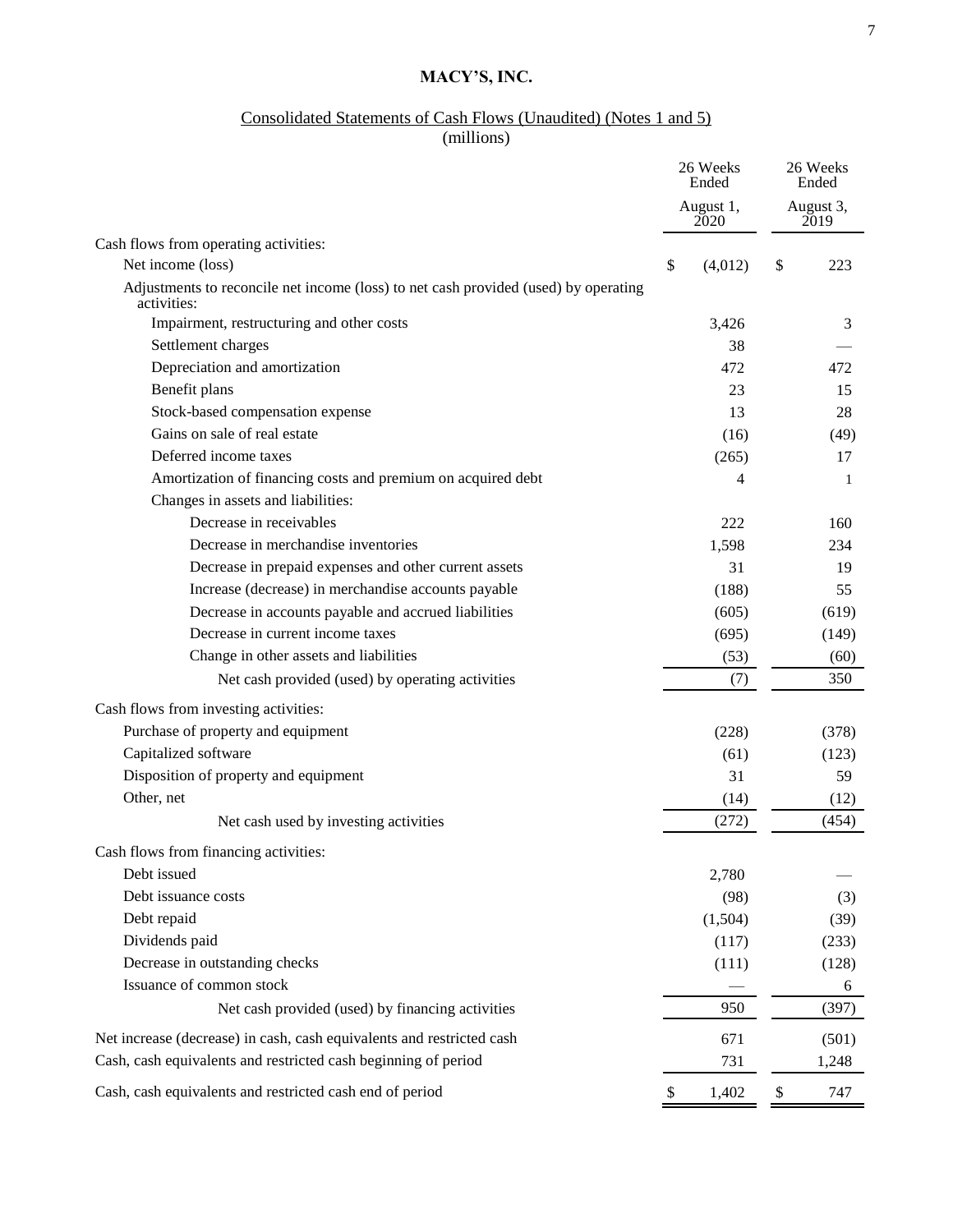### Consolidated Financial Statements (Unaudited)

#### Notes:

- (1) As a result of the seasonal nature of the retail business, the results of operations for the 13 and 26 weeks ended August 1, 2020 and August 3, 2019 (which do not include the Christmas season) are not necessarily indicative of such results for the fiscal year.
- (2) The 13 weeks ended August 1, 2020 include cash restructuring charges totaling \$169 million primarily associated with the previously announced reduction in force due to the impact of COVID-19.

The 26 weeks ended August 1, 2020 also include non-cash impairment charges totaling \$3.2 billion, which consist of a \$3.1 billion goodwill impairment charge and an \$80 million impairment charge on long-lived tangible and right of use assets.

- (3) The income tax benefits of \$298 million and \$874 million, or 40.9% and 17.9% of pretax loss, for the 13 and 26 weeks ended August 1, 2020 reflect a different projected benefit rate as compared to the company's federal income tax statutory rate of 21% due to the carryback of net operating losses as permitted under the CARES Act. For the 26 weeks ended August 1, 2020, the benefit of the available carryback of net operating losses was offset by the impact of the non-tax deductible component of the goodwill impairment charge and additional income tax expense associated with the deferred tax remeasurement recognized during the first quarter of 2020.
- (4) Gross margin is defined as net sales less cost of sales.
- (5) Restricted cash of \$7 million and \$73 million have been included with cash and cash equivalents for the 26 weeks ended August 1, 2020 and August 3, 2019, respectively.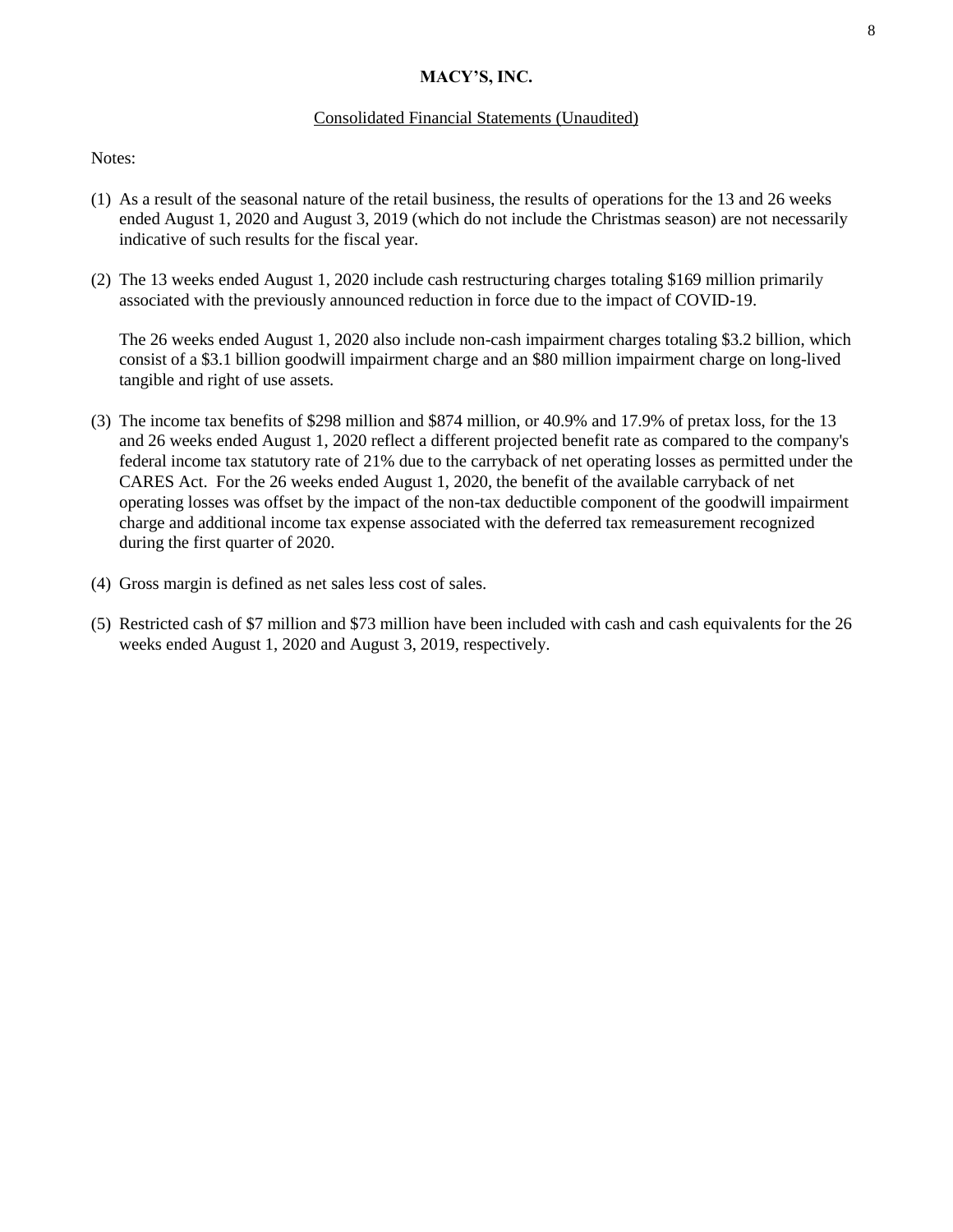#### Important Information Regarding Non-GAAP Financial Measures

The company reports its financial results in accordance with U.S. generally accepted accounting principles (GAAP). However, management believes that certain non-GAAP financial measures provide users of the company's financial information with additional useful information in evaluating operating performance. Management believes that providing supplemental changes in comparable sales on an owned plus licensed basis and changes in comparable sales on an owned plus licensed basis, which includes adjusting for growth in comparable sales of departments licensed to third parties, assists in evaluating the company's ability to generate sales growth, whether through owned businesses or departments licensed to third parties, and in evaluating the impact of changes in the manner in which certain departments are operated. Earnings (loss) before interest, taxes, depreciation and amortization (EBITDA) is a non-GAAP financial measure which the company believes provides meaningful information about its operational efficiency by excluding the impact of changes in tax law and structure, debt levels and capital investment. In addition, management believes that excluding certain items from EBITDA, net income (loss) and diluted earnings (loss) per share that are not associated with the company's core operations and that may vary substantially in frequency and magnitude from period-to-period provides useful supplemental measures that assist in evaluating the company's ability to generate earnings and to more readily compare these metrics between past and future periods.

Non-GAAP financial measures should be viewed as supplementing, and not as an alternative or substitute for, the company's financial results prepared in accordance with GAAP. Certain of the items that may be excluded or included in non-GAAP financial measures may be significant items that could impact the company's financial position, results of operations or cash flows and should therefore be considered in assessing the company's actual and future financial condition and performance. Additionally, the amounts received by the company on account of sales of departments licensed to third parties are limited to commissions received on such sales. The methods used by the company to calculate its non-GAAP financial measures may differ significantly from methods used by other companies to compute similar measures. As a result, any non-GAAP financial measures presented herein may not be comparable to similar measures provided by other companies.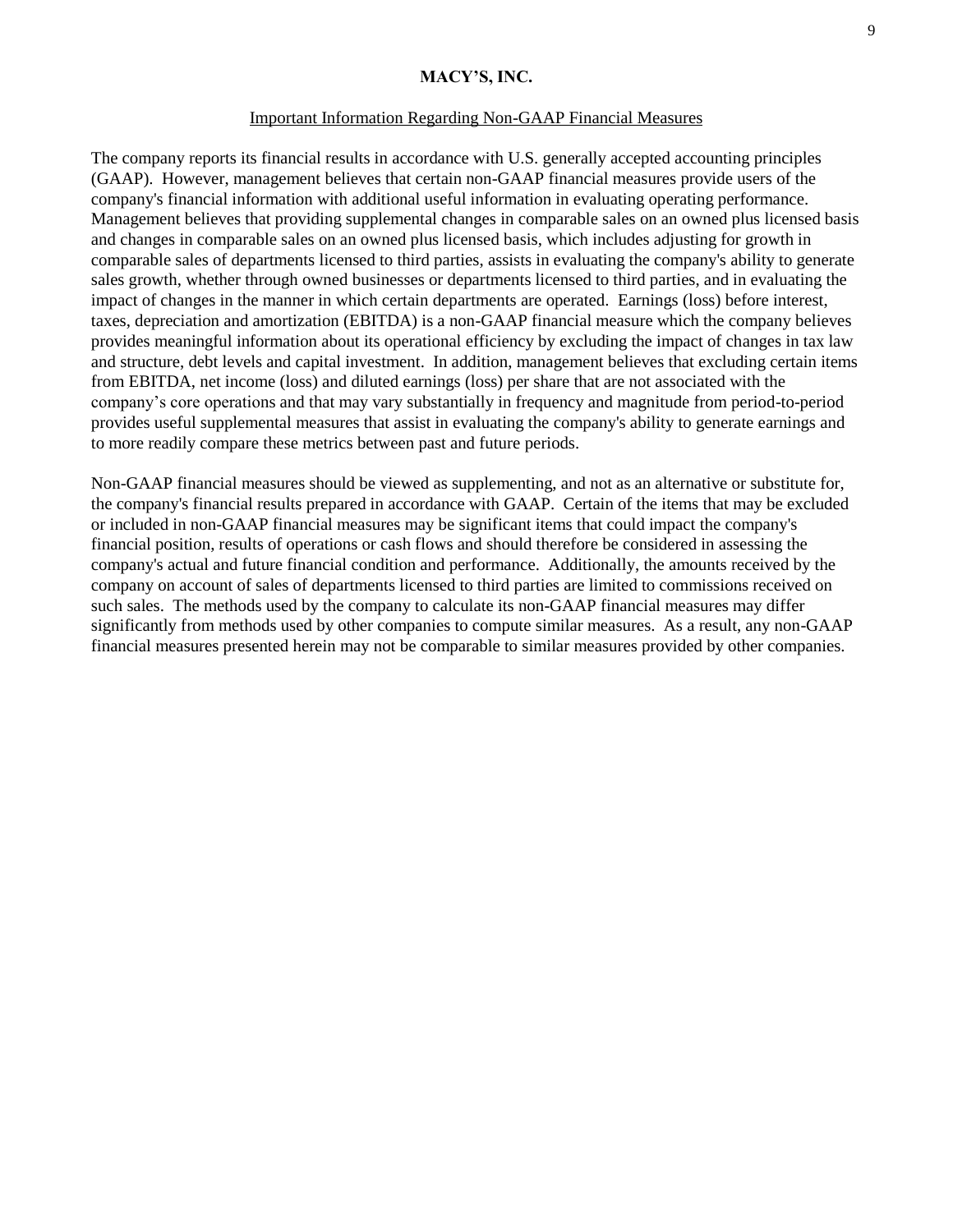#### Important Information Regarding Non-GAAP Financial Measures (All amounts in millions except percentages and per share figures)

#### *Changes in Comparable Sales*

|                                                                                     | 13 Weeks Ended<br>August 1, 2020 | 26 Weeks Ended<br>August 1, 2020 |
|-------------------------------------------------------------------------------------|----------------------------------|----------------------------------|
| Decrease in comparable sales on an owned basis (Note 6)                             | $(34.7)\%$                       | $(40.0)\%$                       |
| Comparable sales growth impact of departments licensed to<br>third parties (Note 7) | (0.4)%                           | (0.2)%                           |
| Decrease in comparable sales on an owned plus licensed basis                        | $(35.1)\%$                       | $(40.2)\%$                       |
|                                                                                     |                                  |                                  |

|                                                                                     | 13 Weeks Ended | 26 Weeks Ended |
|-------------------------------------------------------------------------------------|----------------|----------------|
|                                                                                     | August 3, 2019 | August 3, 2019 |
| Increase in comparable sales on an owned basis (Note 6)                             | $0.2\%$        | $0.4\%$        |
| Comparable sales growth impact of departments licensed to<br>third parties (Note 7) | $0.1\%$        | $0.1\%$        |
| Increase in comparable sales on an owned plus licensed basis                        | $0.3\%$        | $0.5\%$        |

Notes:

- (6) Represents the period-to-period percentage change in net sales from stores in operation throughout the year presented and the immediately preceding year and all online sales, excluding commissions from departments licensed to third parties. Stores impacted by a natural disaster or undergoing significant expansion or shrinkage remain in the comparable sales calculation unless the store, or material portion of the store, is closed for a significant period of time. No stores have been excluded as a result of the COVID-19 pandemic. Definitions and calculations of comparable sales may differ among companies in the retail industry.
- (7) Represents the impact of including the sales of departments licensed to third parties occurring in stores in operation throughout the year presented and the immediately preceding year and all online sales in the calculation of comparable sales. The company licenses third parties to operate certain departments in its stores and online and receives commissions from these third parties based on a percentage of their net sales. In its financial statements prepared in conformity with GAAP, the company includes these commissions (rather than sales of the departments licensed to third parties) in its net sales. The company does not, however, include any amounts in respect of licensed department sales (or any commissions earned on such sales) in its comparable sales in accordance with GAAP (i.e., on an owned basis). The amounts of commissions earned on sales of departments licensed to third parties are not material to its net sales for the periods presented.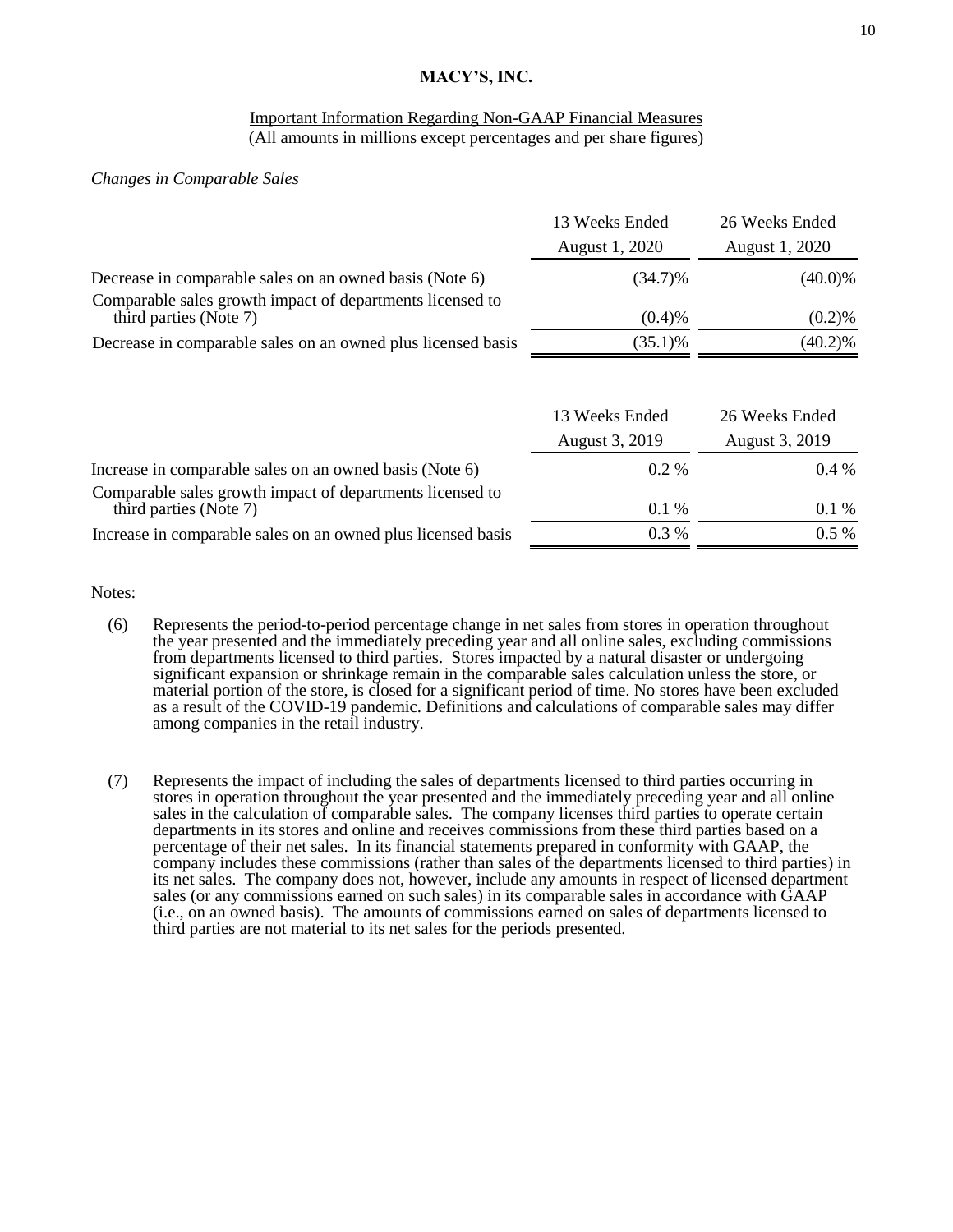## Important Information Regarding Non-GAAP Financial Measures (All amounts in millions except percentages and per share figures)

Earnings (Loss) before Interest, Taxes, Depreciation and Amortization, Net Income (Loss) and Diluted Earnings (Loss) Per Share, Excluding Certain Items

Non-GAAP financial measures, excluding certain items below, are reconciled to the most directly comparable GAAP measure as follows:

- EBITDA and adjusted EBITDA are reconciled to GAAP net income (loss).
- Adjusted net income (loss) is reconciled to GAAP net income (loss).
- Adjusted diluted earnings (loss) per share is reconciled to GAAP diluted earnings (loss) per share.

## *EBITDA and Adjusted EBITDA*

|                                                       |   | 13 Weeks Ended<br>August 1, 2020 | 13 Weeks Ended<br>August 3, 2019 |     |  |
|-------------------------------------------------------|---|----------------------------------|----------------------------------|-----|--|
| Net income (loss)                                     | D | (431)                            | S                                | 86  |  |
| Interest expense, net                                 |   | 69                               |                                  | 47  |  |
| Financing costs                                       |   | 3                                |                                  |     |  |
| Federal, state and local income tax expense (benefit) |   | (298)                            |                                  | 30  |  |
| Depreciation and amortization                         |   | 235                              |                                  | 237 |  |
| <b>EBITDA</b>                                         |   | (422)                            |                                  | 400 |  |
| Restructuring, impairment and other costs             |   | 242                              |                                  |     |  |
| Settlement charges                                    |   | 38                               |                                  |     |  |
| <b>Adjusted EBITDA</b>                                |   | (142)                            | \$                               | 402 |  |

|               | 26 Weeks Ended                   |                |  |
|---------------|----------------------------------|----------------|--|
|               |                                  | August 3, 2019 |  |
|               |                                  |                |  |
| \$<br>(4,012) | <sup>\$</sup>                    | 223            |  |
| 117           |                                  | 94             |  |
| 3             |                                  |                |  |
| (874)         |                                  | 57             |  |
| 472           |                                  | 472            |  |
| (4,294)       |                                  | 846            |  |
| 3,426         |                                  | 3              |  |
| 38            |                                  |                |  |
| (830)         | S                                | 849            |  |
|               | 26 Weeks Ended<br>August 1, 2020 |                |  |